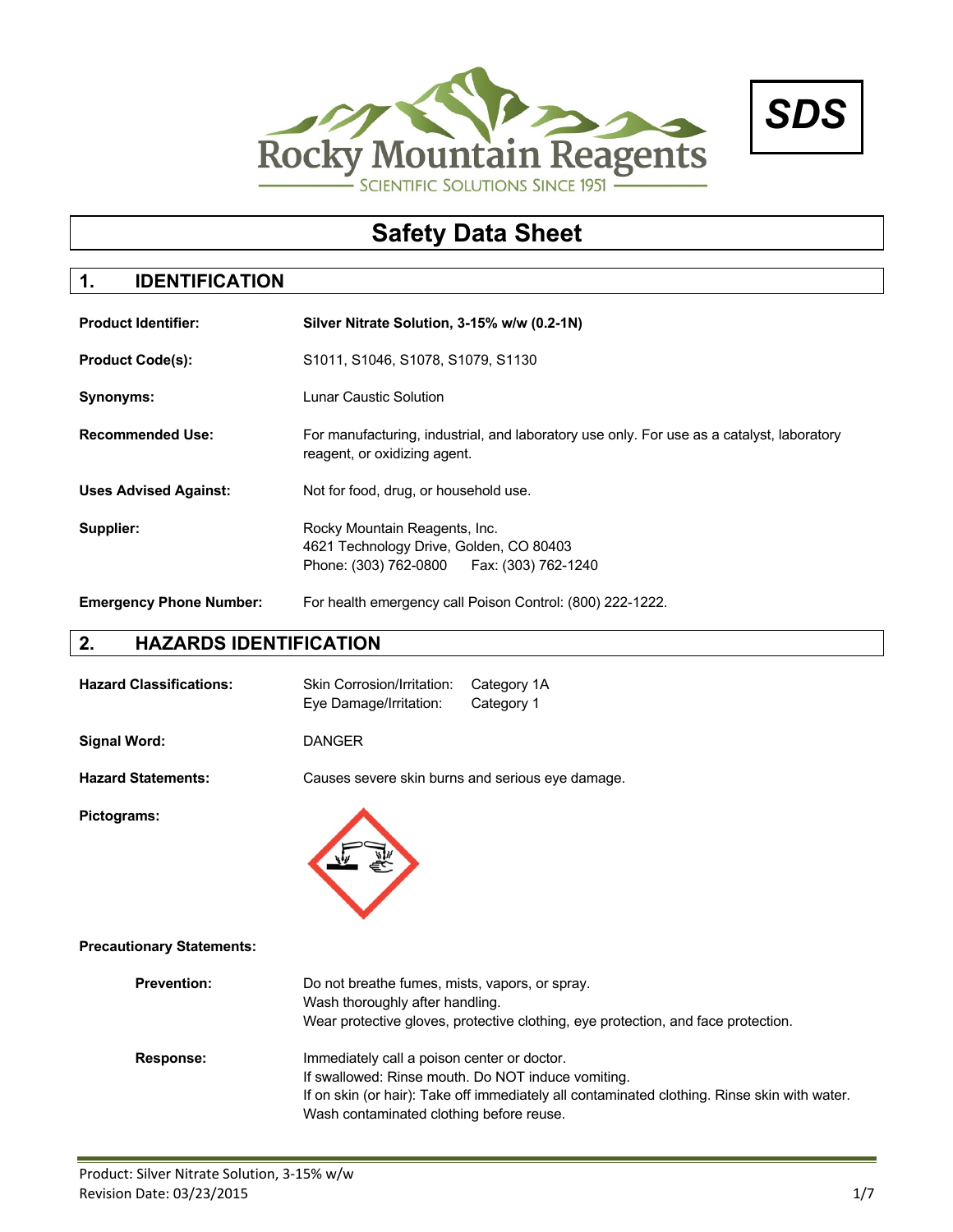|                                      | If inhaled: Remove person to fresh air and keep comfortable for breathing.<br>If in eyes: Rinse cautiously with water for several minutes. Remove contact lenses, if<br>present and easy to do. Continue rinsing. |
|--------------------------------------|-------------------------------------------------------------------------------------------------------------------------------------------------------------------------------------------------------------------|
| Storage:                             | Store locked up.                                                                                                                                                                                                  |
| Disposal:                            | Dispose of contents and container in accordance with local, regional, national, and<br>international regulations.                                                                                                 |
| Hazards Not Otherwise<br>Classified: | This product is toxic to aquatic life. Avoid release to the environment.<br>This product is composed of oxidizing ingredients and may cause or accelerate fire hazards.                                           |
| <b>Toxicity Statement:</b>           | Not applicable.                                                                                                                                                                                                   |

### **3. COMPOSITION AND INFORMATION ON INGREDIENTS**

| <b>Component</b>      | <b>Common Name / Synonyms</b> | CAS#      | <b>Chemical Formula</b> | % by Weight |
|-----------------------|-------------------------------|-----------|-------------------------|-------------|
| Water                 | Water                         | 7732-18-5 | H <sub>2</sub> O        | $85 - 97$   |
| <b>Silver Nitrate</b> | <sub>-</sub> unar Caustic     | 7761-88-8 | AaNO <sub>3</sub>       | $3.0 - 15$  |

Trade Secret Statement: Not applicable.

#### **4. FIRST AID MEASURES**

#### **First Aid Procedures:**

| Inhalation:                                          | Move to fresh air. If breathing is difficult, give oxygen. If not breathing, give artificial<br>respiration. Call a physician or poison control center immediately.                                                                                                                                                                |
|------------------------------------------------------|------------------------------------------------------------------------------------------------------------------------------------------------------------------------------------------------------------------------------------------------------------------------------------------------------------------------------------|
| Ingestion:                                           | Do not induce vomiting unless directed to do so by medical personnel. If vomiting occurs,<br>keep head low so that vomit does not enter lungs. Rinse mouth. Never give anything by<br>mouth to an unconscious person. Call a physician or poison control center immediately.                                                       |
| <b>Skin Contact:</b>                                 | Wash skin with plenty of water for at least 15 minutes. Remove contaminated clothing and<br>shoes. Wash clothing before reuse. Call a physician or poison control center immediately.                                                                                                                                              |
| <b>Eye Contact:</b>                                  | Check for and remove contact lenses. Immediately flush eyes with gentle but large stream<br>of water for at least 15 minutes, lifting lower and upper eyelids occasionally. Call a physician<br>or poison control center immediately.                                                                                              |
| <b>General Advice:</b>                               | Poison information centers in each state can provide additional assistance for scheduled<br>poisons. Ensure that medical personnel and those providing first aid are aware of the<br>material(s) involved and take precautions to protect themselves.                                                                              |
| <b>Symptoms and Effects:</b>                         | Corrosive. May cause irritation, burns, headache, nausea, vomiting, difficulty breathing,<br>hypermotility, darkening of skin or tissues (argyria), vomiting, diarrhea, cyanosis. May cause<br>respiratory and cardiovascular effects. Prolonged or repeated exposure may cause lung<br>damage, liver effects, and kidney effects. |
| Immediate Medical Care/<br><b>Special Treatment:</b> | Treat symptomatically. Symptoms may be delayed. Call a physician or poison control center<br>immediately.                                                                                                                                                                                                                          |
|                                                      |                                                                                                                                                                                                                                                                                                                                    |

### **5. FIREFIGHTING MEASURES**

**Suitable Extinguishing Media:** Water spray, dry powder, alcohol resistant foam, carbon dioxide.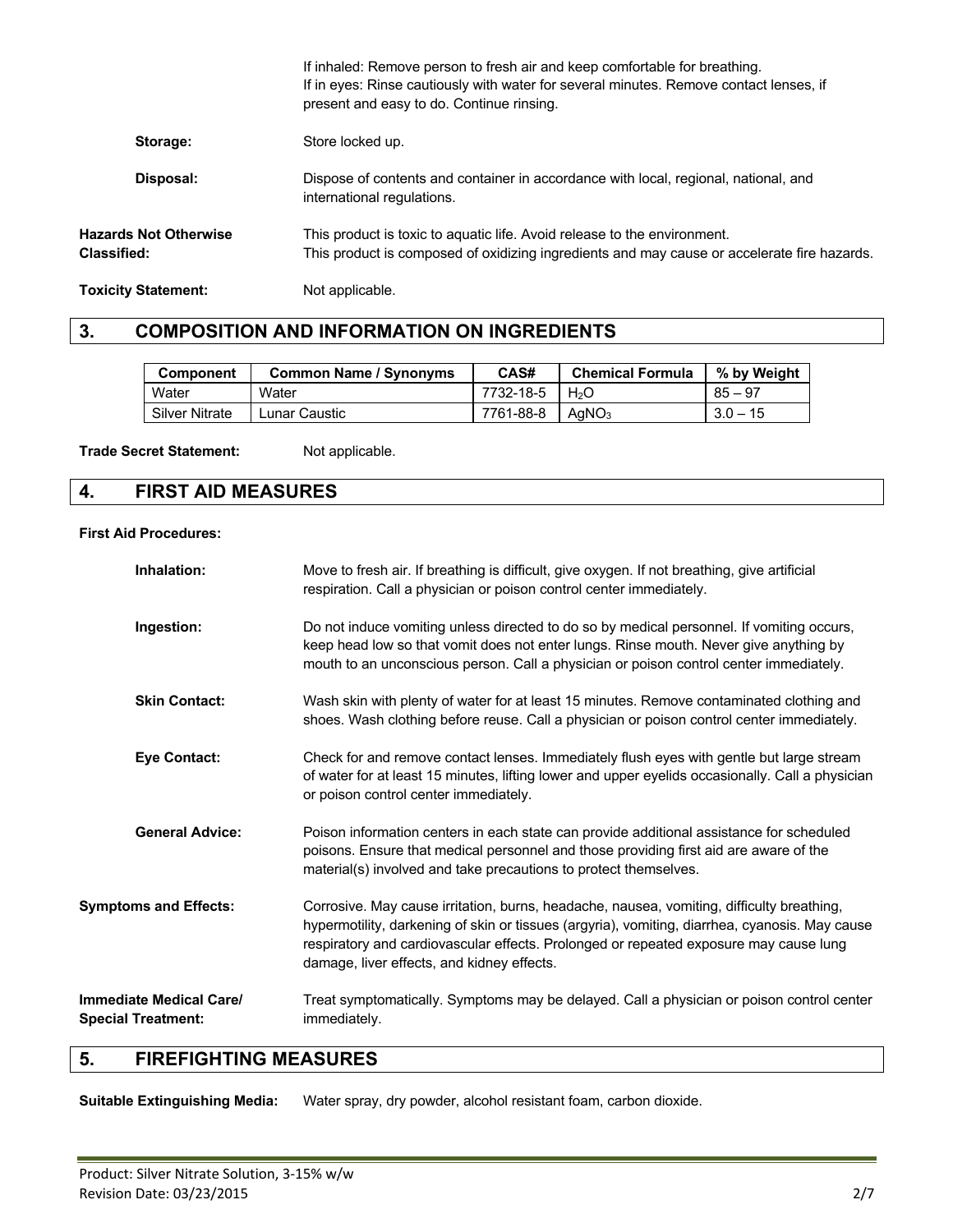**Unsuitable Extinguishing Media:** Do not use a solid (straight) water stream, as it may scatter and spread fire.

| <b>Hazardous Combustion</b><br><b>Products:</b>                              | Nitrogen oxides, silver oxides.                                                                                                                                                                                                                                                                                                                 |
|------------------------------------------------------------------------------|-------------------------------------------------------------------------------------------------------------------------------------------------------------------------------------------------------------------------------------------------------------------------------------------------------------------------------------------------|
| <b>Specific Hazards:</b>                                                     | Oxidizer. Contact with combustible and organic material may cause fire. This product will<br>accelerate burning when involved in a fire. May cause explosion hazard if contacted with<br>flammable materials or if heated. May decompose upon heating to produce corrosive and/or<br>toxic fumes.                                               |
| <b>Special Protective Equipment/</b><br><b>Precautions for Firefighters:</b> | As in any fire, wear MSHA/NIOSH-approved (or equivalent), self-contained, positive-<br>pressure or pressure-demand breathing apparatus and full protective gear. Use water spray<br>to cool unopened containers. Move containers from fire area, if you can do so without risk.<br>In the event of fire and/or explosion, do not breathe fumes. |

#### **6. ACCIDENTAL RELEASE MEASURES**

| <b>Personal Precautions and</b><br><b>Protective Equipment:</b> | Isolate hazard area and keep unnecessary and unprotected personnel away from the area<br>of the leak or spill. Wear appropriate personal protective equipment (see Section 8). Avoid<br>contact with eyes, skin, clothing, and combustible materials.                                                                                                                                                  |
|-----------------------------------------------------------------|--------------------------------------------------------------------------------------------------------------------------------------------------------------------------------------------------------------------------------------------------------------------------------------------------------------------------------------------------------------------------------------------------------|
| <b>Emergency Procedures:</b>                                    | In case of chemical emergency, or if unsure how to address an accidental release, consult a<br>professional (see Section 1).                                                                                                                                                                                                                                                                           |
| <b>Methods for Containment:</b>                                 | Stop the flow of material, if this is without risk. Prevent entry into waterways, sewer,<br>basements, or confined areas. Dike the spilled material, where this is possible. Keep<br>combustibles away from spilled materials. Product should not be released to the<br>environment.                                                                                                                   |
| <b>Methods for Cleanup:</b>                                     | Keep combustibles away from spilled material. Absorb spill with an inert material (e.g.<br>vermiculite, dry sand, earth, cloth, or fleece) and place in a non-combustible container for<br>reclamation or disposal. Do not flush to sewer. Clean contaminated surfaces thoroughly.<br>Never return spills in original containers for reuse. Clean up in accordance with all<br>applicable regulations. |

#### **7. HANDLING AND STORAGE**

**Handling:** Wear personal protective equipment (see Section 8). Avoid contact with skin, eyes, clothing, and combustible materials. Do not ingest. When using, do not eat, drink, or smoke. Keep away from incompatible materials (see Section 10). Handle in accordance with good industrial hygiene and safety practice. Wash thoroughly after handling. Containers of this material may be hazardous when empty, as they retain product residues. Observe all warnings and precautions listed for this product. **Storage:** Store in a cool, dry, ventilated area. Keep out of light. Keep away from heat and sources of

ignition. Do not store near combustible materials. Store in a segregated and approved area away from incompatible materials (see Section 10). Store in original container. Keep containers tightly closed and upright. Keep away from food, drink, and animal foodstuffs. Keep out of the reach of children. Comply with all national, state, and local codes pertaining to the storage, handling, dispensing, and disposal of this product.

#### **8. EXPOSURE CONTROLS AND PERSONAL PROTECTION**

**Exposure Limits:** Water: No information found.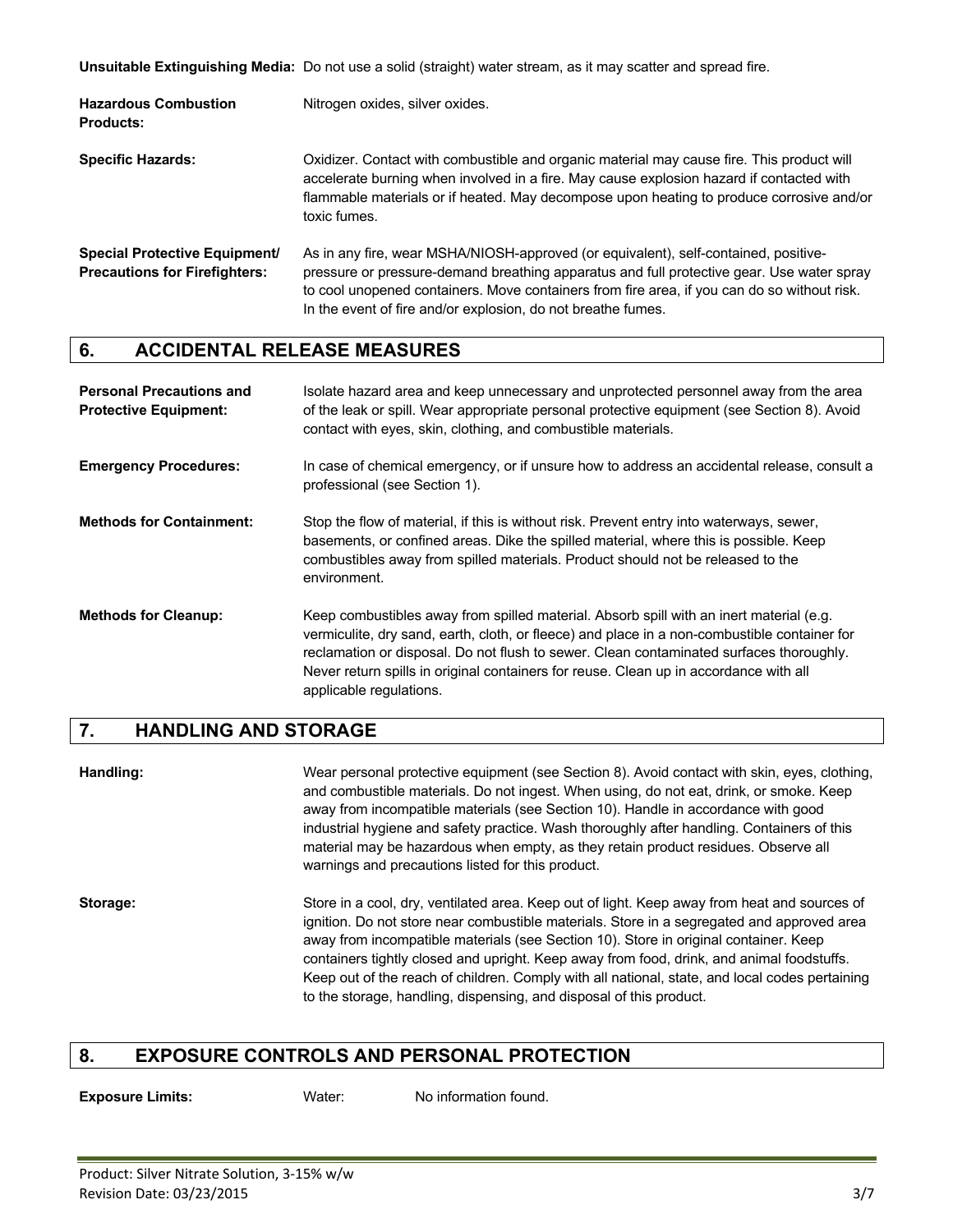|                                                                       | Silver Nitrate:                                                                                                                                                                                                                                                                                                                                        | ACGIH (TLV):<br>OSHA (PEL): | $0.01$ mg/m <sup>3</sup><br>$0.01$ mg/m <sup>3</sup>                                                                                                                                                                                                                                                                                                                                                                                                                                         |  |  |
|-----------------------------------------------------------------------|--------------------------------------------------------------------------------------------------------------------------------------------------------------------------------------------------------------------------------------------------------------------------------------------------------------------------------------------------------|-----------------------------|----------------------------------------------------------------------------------------------------------------------------------------------------------------------------------------------------------------------------------------------------------------------------------------------------------------------------------------------------------------------------------------------------------------------------------------------------------------------------------------------|--|--|
| <b>Engineering Controls:</b>                                          | Ensure adequate ventilation. Ventilation rates should be matched to conditions. If<br>applicable, use process enclosures, local exhaust ventilation, or other engineering controls<br>to maintain airborne levels below recommended exposure limits. If exposure limits have not<br>been established, maintain airborne levels to an acceptable level. |                             |                                                                                                                                                                                                                                                                                                                                                                                                                                                                                              |  |  |
| <b>Personal Protective Measures:</b>                                  |                                                                                                                                                                                                                                                                                                                                                        |                             |                                                                                                                                                                                                                                                                                                                                                                                                                                                                                              |  |  |
| <b>Eye/Face Protection:</b>                                           | Wear safety glasses with side shields or goggles and a face shield. Maintain approved eye<br>wash station and accessible rinse facilities in work area.                                                                                                                                                                                                |                             |                                                                                                                                                                                                                                                                                                                                                                                                                                                                                              |  |  |
| <b>Skin Protection:</b>                                               | Wear appropriate chemical resistant clothing (with long sleeves) and appropriate chemical<br>resistant gloves.                                                                                                                                                                                                                                         |                             |                                                                                                                                                                                                                                                                                                                                                                                                                                                                                              |  |  |
|                                                                       |                                                                                                                                                                                                                                                                                                                                                        |                             | Respiratory Protection: An air-purifying, NIOSH-approved respirator with appropriate cartridge or canister may be<br>permissible under certain circumstances where airborne concentrations are expected to<br>exceed exposure limits. Use a positive-pressure, air-supplied respirator if there is any<br>potential for an uncontrolled release, if exposure levels are unknown, or if any other<br>circumstances exist where air-purifying respirators may not provide adequate protection. |  |  |
| <b>Specific Requirements</b><br>for Personal Protective<br>Equipment: | glove manufacturers.                                                                                                                                                                                                                                                                                                                                   |                             | Ensure that glove material is compatible with this product. This information is available from                                                                                                                                                                                                                                                                                                                                                                                               |  |  |

# **9. PHYSICAL AND CHEMICAL PROPERTIES**

| Appearance:                           | Colorless liquid.                     |
|---------------------------------------|---------------------------------------|
| Odor:                                 | Odorless.                             |
| <b>Odor Threshold:</b>                | No information found.                 |
| Formula Weight:                       | 169.87 as $AgNO3$                     |
| pH:                                   | 5.4 – 6.4 (10% w/v solution at 25 °C) |
| <b>Melting/Freezing Point:</b>        | No information found.                 |
| <b>Boiling Point/Range:</b>           | No information found.                 |
| <b>Decomposition Temperature:</b>     | $<$ 444 °C                            |
| <b>Flash Point:</b>                   | Not applicable.                       |
| <b>Auto-ignition Temperature:</b>     | Not applicable.                       |
| Flammability:                         | Not applicable.                       |
| <b>Flammability/Explosive Limits:</b> | Not applicable.                       |
| Solubility:                           | Miscible with water.                  |
| <b>Vapor Pressure:</b>                | No information found.                 |
| <b>Vapor Density:</b>                 | No information found.                 |
| <b>Specific Gravity:</b>              | $1.02 - 1.15$ (Water = 1)             |
| <b>Evaporation Rate:</b>              | No information found.                 |
| <b>Viscosity:</b>                     | No information found.                 |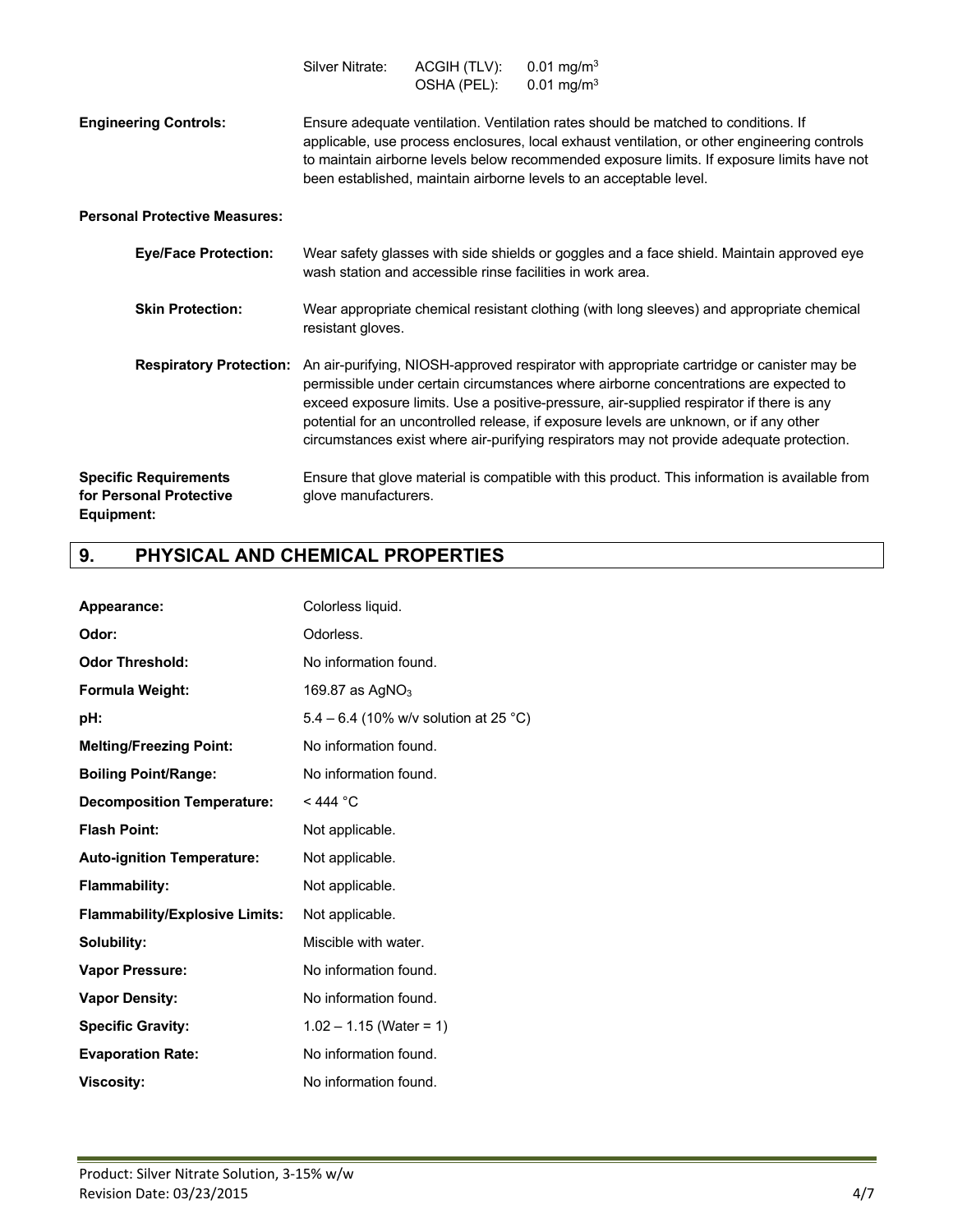# **10. STABILITY AND REACTIVITY**

| <b>Reactivity Data:</b>                              | Corrosive. See Section 11.                                                                                                                                                                                        |
|------------------------------------------------------|-------------------------------------------------------------------------------------------------------------------------------------------------------------------------------------------------------------------|
| <b>Chemical Stability:</b>                           | Stable under normal conditions. Oxidizer; contact with combustible materials may cause<br>fire. Sensitive to light.                                                                                               |
| <b>Conditions to Avoid:</b>                          | Heat, light, incompatible materials.                                                                                                                                                                              |
| <b>Incompatible Materials:</b>                       | Reducing agents, combustible materials, organic materials, alkalis.                                                                                                                                               |
| <b>Hazardous Decomposition</b><br><b>Products:</b>   | Nitrogen oxides, silver oxides.                                                                                                                                                                                   |
| <b>Possibility of Hazardous</b><br><b>Reactions:</b> | May react vigorously, violently, or explosively if exposed to extreme thermal conditions or to<br>the incompatible materials listed above. May decompose upon heating to produce corrosive<br>and/or toxic fumes. |
| <b>Hazardous Polymerization:</b>                     | Will not occur.                                                                                                                                                                                                   |

#### **11. TOXICOLOGICAL INFORMATION**

**Routes of Exposure:** Inhalation, ingestion, skin contact, eye contact.

| <b>Acute Effects:</b>        | Harmful if swallowed, inhaled, absorbed through the skin, or exposed to the eyes. May<br>cause burns to the eyes, skin, respiratory tract, and gastrointestinal tract. May affect the<br>respiratory system and cardiovascular system. |                                                                                  |  |
|------------------------------|----------------------------------------------------------------------------------------------------------------------------------------------------------------------------------------------------------------------------------------|----------------------------------------------------------------------------------|--|
| <b>Chronic Effects:</b>      | Prolonged or repeated exposure may cause skin and tissue discoloration, lung damage,<br>liver effects, and kidney effects.                                                                                                             |                                                                                  |  |
| <b>Toxicological Data:</b>   | Water:                                                                                                                                                                                                                                 | No information found.                                                            |  |
|                              | Silver Nitrate:                                                                                                                                                                                                                        | LD50 Oral, Rat: 1173 mg/kg<br>Causes severe eye irritation based on animal data. |  |
| <b>Symptoms of Exposure:</b> | Irritation, burns, headache, nausea, vomiting, difficulty breathing, hypermotility, darkening of<br>skin or tissues (argyria), vomiting, diarrhea, cyanosis.                                                                           |                                                                                  |  |
| <b>Carcinogenic Effects:</b> | This product is not considered to be a carcinogen by IARC, ACGIH, NTP, or OSHA.                                                                                                                                                        |                                                                                  |  |

#### **12. ECOLOGICAL INFORMATION**

| <b>Ecotoxicological Data:</b>         | Water:          | No information found.                                                           |                                       |
|---------------------------------------|-----------------|---------------------------------------------------------------------------------|---------------------------------------|
|                                       | Silver Nitrate: | LC50, Rainbow Trout (Oncorhynchus mykiss):<br>EC50, Water Flea (Daphnia magna): | $0.006$ mg/L 96 h<br>0.0006 mg/L 48 h |
| <b>Persistence and Degradability:</b> | Silver Nitrate: | Bioaccumulative Potential: 60 d, 70 µg/L<br>Bioconcentration Factor:<br>120     |                                       |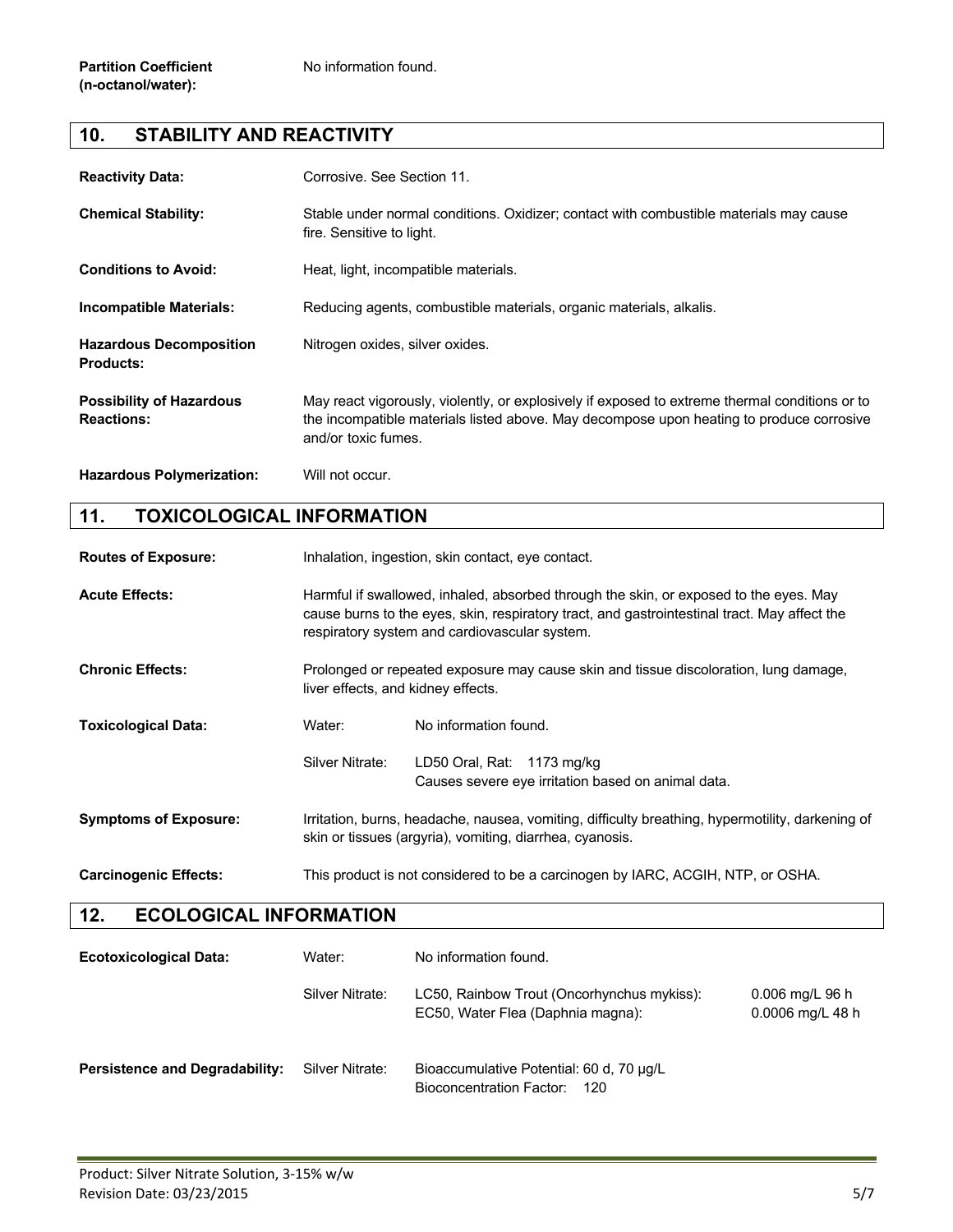#### **13. DISPOSAL INFORMATION**

| <b>Disposal Instructions:</b>  | All wastes must be handled in accordance with local, state, and federal regulations.<br>Minimize exposure to product waste (see Section 8). Do not dispose unused waste down<br>drains or into sewers. |
|--------------------------------|--------------------------------------------------------------------------------------------------------------------------------------------------------------------------------------------------------|
| <b>Contaminated Packaging:</b> | Because emptied containers retain product residue, follow label warnings even after<br>container is emptied. Offer rinsed packaging material to local recycling facilities.                            |
| <b>Waste Codes:</b>            | No information found.                                                                                                                                                                                  |

#### **14. TRANSPORT INFORMATION**

**DOT:** Not regulated.

**Environmental Hazard** No information found. **Regulations:**

**Other Transport Precautions:** Silver Nitrate: DOT Reportable Quantity: 1 lb

#### **15. REGULATORY INFORMATION**

#### **U.S. Federal Regulations**:

| <b>OSHA:</b>           | This product is considered a "Hazardous Chemical" as defined by the OSHA Hazard<br>Communication Standard, 29 CFR 1910.1200. |
|------------------------|------------------------------------------------------------------------------------------------------------------------------|
| <b>TSCA Inventory:</b> | All components of this product are on the U.S. TSCA Inventory.                                                               |

#### **U.S. EPCRA (SARA Title III):**

**Section 302:** No information found.

| Sections 311/312: | <b>Hazard Category</b>           | List (Yes/No) |
|-------------------|----------------------------------|---------------|
|                   | Section 311 - Hazardous Chemical | Yes           |
|                   | Immediate Hazard                 | Yes           |
|                   | Delayed Hazard                   | Yes           |
|                   | Fire Hazard                      | No            |
|                   | <b>Pressure Hazard</b>           | No            |
|                   | <b>Reactivity Hazard</b>         | No            |

**Section 313:** Silver Nitrate

**CERCLA Reportable Quantities:** Silver Nitrate: 1 lb